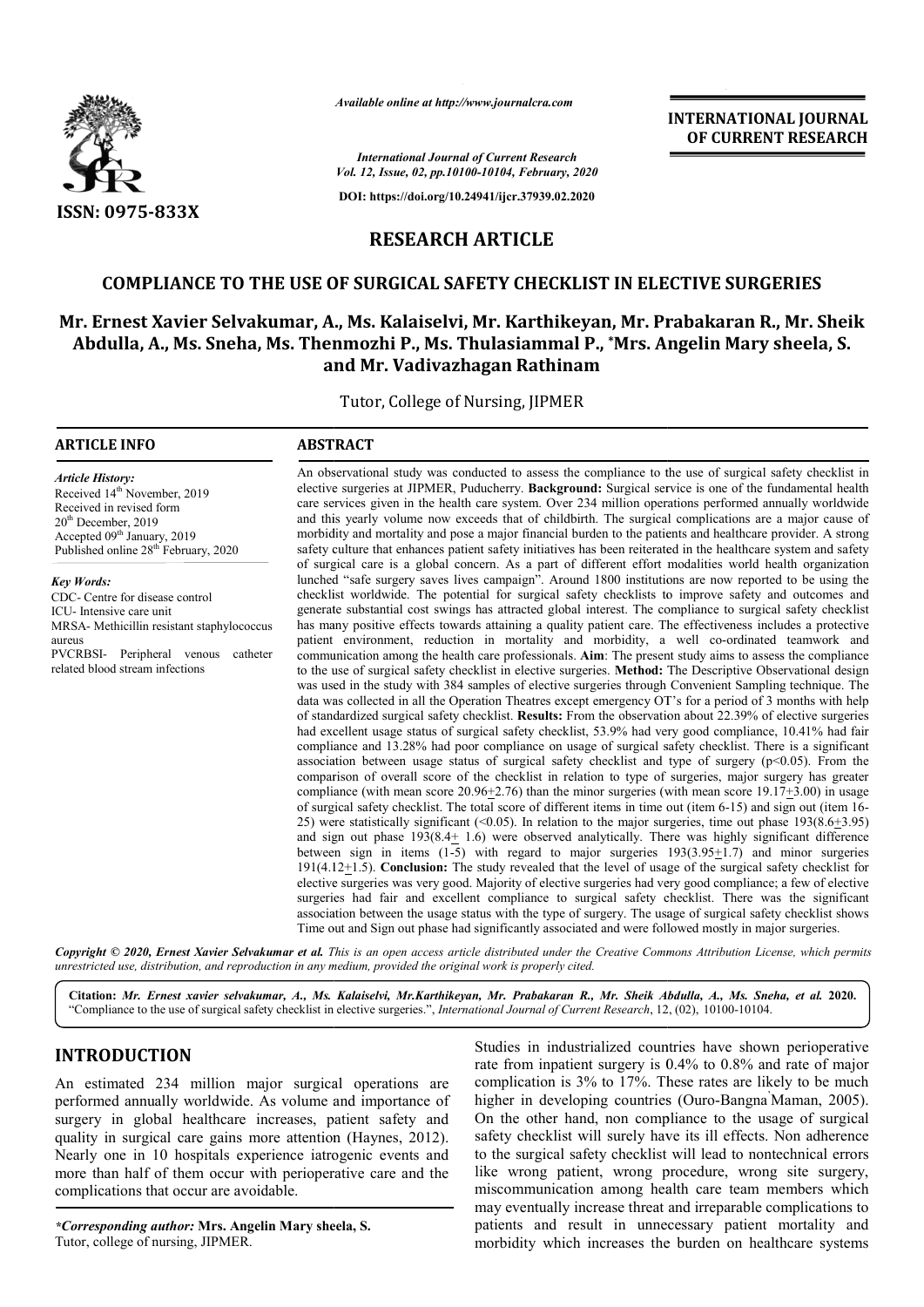(Makary, 2007). In 2008, the world health organization launched the safe surgery saves lives campaign and produced the surgical safety checklist designed to reduce complications and deaths associated with surgery. It has been observed that the use of surgical safety checklist is associated with development of better safety attitude among operating personnel, improved clinical outcomes. In an international pilot study, the surgical safety checklist intervention resulted in a decrease in mortality (1.5-0.8%) and morbidity (17-11%) (Haynes *et al*., 2012).

Kasatpibal *et al*. (2012) conducted a study on implementation of the WHO surgical safety checklist at a university hospital in Thailand. The highest compliance rate (91.4%) during the sign-in period was with patient's confirmation of their identity, operative site, procedure, and consent. However, only 19.4% of the surgical sites were marked. In the time out period, surgical teams had introduced themselves by name and role in 79% of the operation. And in 95.7% of cases, the patients name, the incision site, and the procedure has been confirmed. Antibiotic prophylaxis had been given within 60 minutes before the incision in 71% of the cases. For 83% of the operation, the surgeon reviewed crucial events whereas only 78.4% were reviewed by the anesthetists. Sterility had been confirmed by the operating room nurses for every patient, but the essential imaging was displayed at a rate of only 64.4%. In the sign out period, nurses correctly confirmed the name of the procedure orally in 99.5% of the cases. Instrument, sponge and needle count were completed and the specimen was labeled in most cases, 98.8% and 97.6% respectively (Kasatpital, 2012).

The surgical safety checklists and its compliance can prevent complications, reduction in mortality and morbidity; improve the teamwork among the surgical healthcare professionals and subsequent improvisation in communication systems. These concepts awakened the investigators to do an observational study about the compliance to the surgical safety checklist.

## **MATERIALS AND METHODS**

The objective of the study is to assess the compliance to the use of surgical safety checklist in elective surgeries in JIPMER, Puducherry and to identify the factors associated with the status of the usage of surgical safety checklist in elective surgeries in JIPMER. The Observational descriptive study is used to observe the compliance to usage of surgical safety checklist in elective surgeries using an observational and coaching tool in all Operation theatres in JIPMER hospital. The sample size is 384 elective surgeries performed in Operation theatres in JIPMER from 9 operation theatre's such as Obstetrics and gynecology, General surgery, ENT, PMRC, CTVS, Neurosurgery, Plastic surgery, urology, and pediatric in the presence of investigator. Convenient sampling technique was used to select 384 elective surgeries in all the operation theatres. The instrument used in this study is standardized coaching surgical safety checklist. It contains two parts.

Part 1: Demographic variables consist of Procedure information-Time of incision, Surgery ending time, Procedure performed, Patient disposition. Surgeon information-Surgeon status, Surgeon's Age, Surgeon specialty, Type of surgery, Year of experience. Observer information-Observer age, Gender, Role.

Part 2: Standardized surgical safety checklist coaching tool-Observation of the compliance on usage of surgical safety checklist will be done by using the standardized surgical safety checklist coaching tool. It consists of 25 'Yes' or 'No' items which is related to sign in phase(item 1-50), time out phase(item 6-15) and sign out phase(item 16-25).

**Interpretation of score-** A total of 25 alternative responses questions in which each 'yes'(used items) answer carries one mark and 'no'(not used) answer carries zero mark. The total score is 25. The observed percentage score is classified according to Jefferson scoring system (1995) as follows, 93- 100% - Excellent, 85-92% -Very good, 76-84% - Good, 70- 75% - Fair, <70% - Poor. Study was conducted after obtaining ethical clearance and approval from the research committee of "Jawaharlal Institute of Postgraduate Medical Education and Research Institute". Oral and written consent was obtained from concerned Head of Departments.

#### **RESULTS**

In the present study, 100% of usage status of surgical safety checklist with regard to awareness of using surgical safety checklist, positioning the patient, antibiotic prophylaxis, discussing post-operative shifting of the patient, labeling of specimen, monitoring the sponge count and equipment count were observed. In relation to the use of surgical safety checklist <50% of compliance were observed in circulatory nurse leaving the operation theatre to find instruments, checklist signing by anesthetist and surgeon (Table: 1). Among 384 elective surgeries, 193 (mean score 20.96+2.76) were major surgeries and 191(mean score 19.17+3.00) were minor surgeries, in which major surgeries has greater compliance to checklist usage than minor surgeries (Table: 2).

The distribution of the status of the usage of checklist shows that 22.39% of elective operation theatres have excellent compliance on usage of surgical safety checklist, 53.9% has very good compliance, 10.41% operation theatre comes under fair compliance on usage of safety checklist and 13.28% has poor compliance(Table:3). With regard to the usage status of surgical safety checklist in major surgeries had excellent score of 84(43.52%) when compared to minor surgeries and 140(73.29%) had very good compliance in minor surgeries (Table:4). The association of the usage status of the checklist with the type of surgery shows that the trend in the usage status of the checklist with the type of surgery is found to be significantly associated.  $(p<0.05)$ (Table: 5). The Comparison of total score in different items in checklist in relation to the type of surgery is shown in the table: 6. It shows that the trend in the total score of different items in time out(item 6-15) and sign out(item 16-25) are statistically significant( $p$ <0.05).

## **DISCUSSION**

The study revealed that the level of usage of the surgical safety checklist for elective surgeries (22.39%) had excellent usage status of the surgical safety checklist, in a maximum of elective surgeries (53.9%) had very good compliance, a few of elective surgeries (10.41%) had fair compliance and a minimum of elective surgeries (13.28%) had poor compliance on usage of surgical safety checklist. Rydenfalt *et al*., (2012) a quantitative study in Swedish on compliance of surgical safety checklist revealed that there was improved compliance and involvement of whole team with concept of risk and the perceived relevance's of checklist items.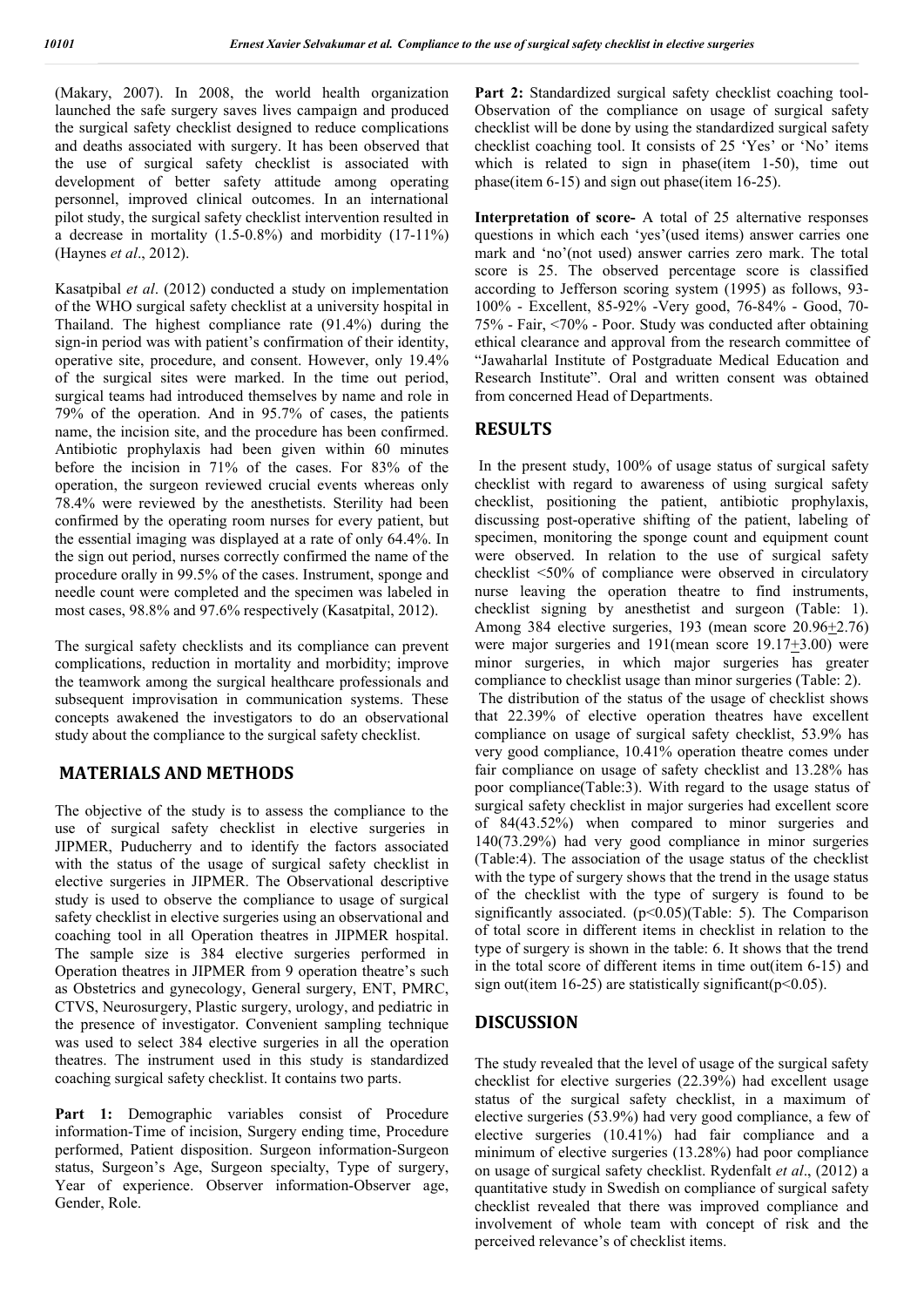| S.No | Items                                                                      | Observation  |                  |
|------|----------------------------------------------------------------------------|--------------|------------------|
|      |                                                                            | Used $(n\%)$ | Not used $(n\%)$ |
| 1    | Surgical team members are aware of using the surgical safety checklist     | 384(100%)    | $0(0\%)$         |
| 2    | Patient identity, procedure or operative site before incision is confirmed | 304(79.2%)   | 80(20%)          |
| 3    | Surgical site is marked                                                    | 231(60.1%)   | 153 (39.84%)     |
| 4    | Preoperative medication given or not                                       | 306 (79.6%)  | 78 (20.3%)       |
| 5    | Allergies have been ruled or not                                           | 306 (79.6%)  | 78(20.3%)        |
| 6    | Team members introduce themselves by name and role                         | 334(86.9%)   | $50(13.02\%)$    |
| 7    | Patient is placed in position                                              | 384(100%)    | $0(0\%)$         |
| 8    | Surgeon discuss the operative plan                                         | 345(89.8%)   | 39(10.15%)       |
| 9    | Surgeon stated the duration of procedure                                   | 347(90.3%)   | $37(9.63\%)$     |
| 10   | Surgeon communicate the expected blood loss                                | 347(90.3%)   | $37(9.63\%)$     |
| 11   | Nurse discuss sterility                                                    | 371(96.6%)   | $13(3.38\%)$     |
| 12   | Anesthesia provider discuss the anesthesia plan                            | 371(96.6%)   | $13(3.38\%)$     |
| 13   | Antibiotic prophylaxis                                                     | 384(100%)    | $0(0\%)$         |
| 14   | All checklist items read aloud                                             | 269(70.65%)  | $115(29.9\%)$    |
| 15   | Circulatory nurse leave the OR to find instruments                         | $64(16.6\%)$ | 320(83.33%)      |
| 16   | Surgical team members actively participating in maintaining the checklist  | 334(86.9%)   | $50(13.02\%)$    |
| 17   | Antibiotic re dosing discussed or not                                      | 347(90.3%)   | $37(9.63\%)$     |
| 18   | Checklist signed by concerned nurse                                        | 214(55.72%)  | 170(44.27%)      |
| 19   | Checklist signed by concerned anesthetist                                  | 124(32.29%)  | 260(67.70%)      |
| 20   | Checklist signed by concerned surgeon                                      | 124(32.29%)  | 260(60.70%)      |
| 21   | Postoperative shifting discussed or not                                    | 384(100%)    | $0(0\%)$         |
| 22   | Time of wheeling out is mentioned                                          | 345(89.8%)   | 39(10.15%)       |
| 23   | Specimens have been labeled                                                | 384(100%)    | $0(0\%)$         |
| 24   | Sponge count have been monitored                                           | 384(100%)    | $0(0\%)$         |
| 25   | Equipment count have been monitored                                        | 384(100%)    | $0(0\%)$         |

#### **Table 1. Frequency and percentage distribution of the observation on different items in the checklist**





**Table 3. Distribution of the status of the usage of the checklist**

| Usage status           | Number | Frequency $(\% )$ |
|------------------------|--------|-------------------|
| Excellent $(93-100\%)$ | 86     | 22.39             |
| Very good $(85-92%)$   | 207    | 53.9              |
| Good $(76-84%)$        |        |                   |
| Fair $(70-75%)$        | 40     | 10.41             |
| Poor $(< 70\%)$        | 51     | 13.28             |

#### **Table 4. Distribution of the usage status in relation to type of surgery**

| Usage status           | Type of surgery |               | Total      |
|------------------------|-----------------|---------------|------------|
|                        | Major $(n\%)$   | Minor $(n\%)$ |            |
| Excellent $(93-100\%)$ | 84 (43.52)      | 2(1.047)      | 86 (22.39) |
| Very good $(85-92\%)$  | 67(34.71)       | 140 (73.29)   | 207(53.9)  |
| $Good(76-84%)$         | 0(0)            | 0(0)          | 0(0)       |
| $Fair(70-75%)$         | 27(13.98)       | 13(6.8)       | 40(10.41)  |
| Poor $(< 70\%)$        | 15 (7.77)       | 36 (18.84)    | 51 (13.28) |
| Total                  | 193             | 191           | 384        |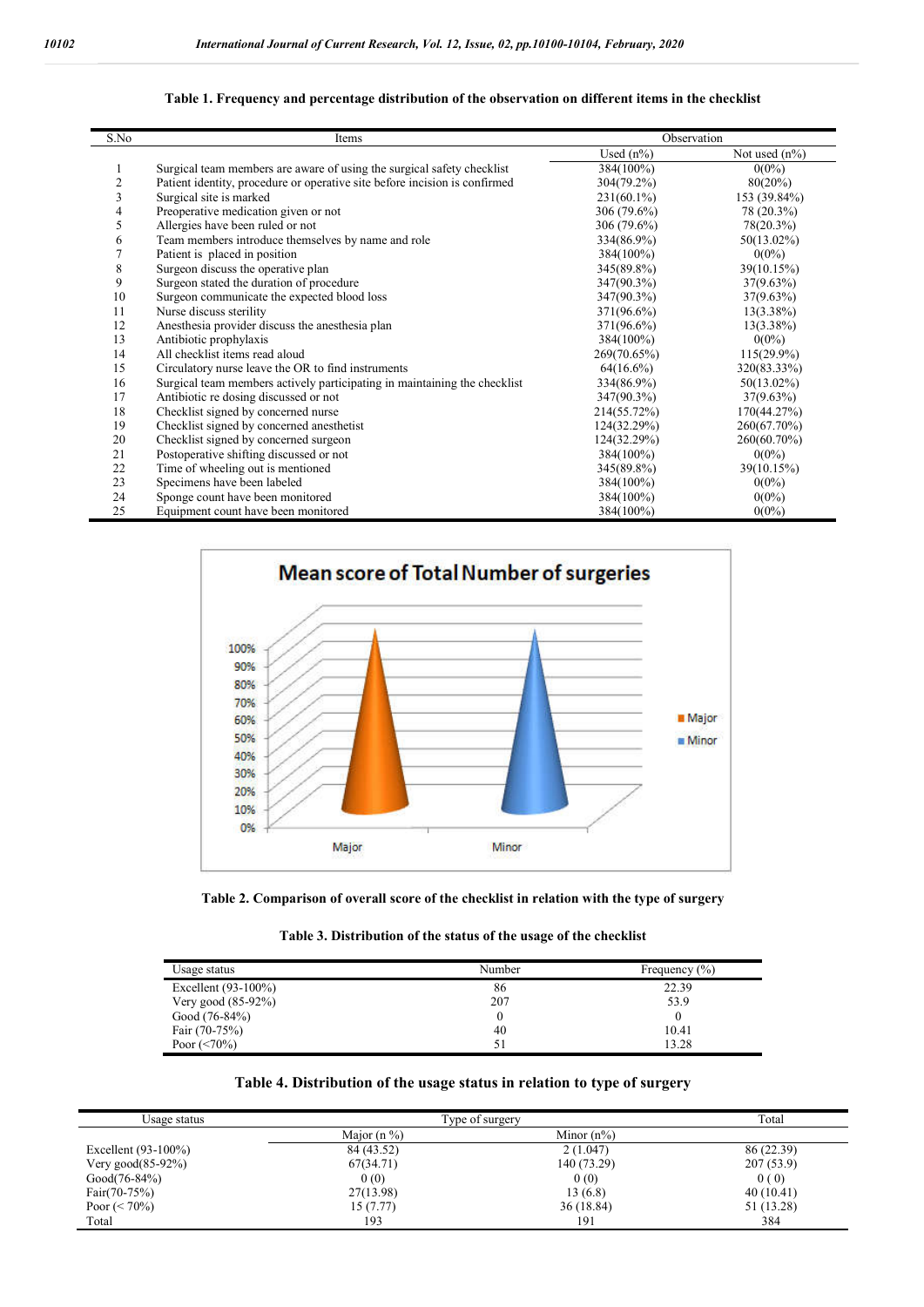

**Table 5. Association of the status of the checklist usage with the type of surgery**

**Table 6. Comparison of total score of different items in checklist in relation to the type of surgery**

Borchard *et al*. (2012) conducted a retrospective study on systematic review of effectiveness, compliance and critical factors for the implementation of safety checklist in surgeries shows that there was good compliance overall with the surgical team members. There is a significant association with usage status of surgical safety checklist with type of surgery  $(p<0.05)$ . From the comparison of overall score of the checklist in relation to type of surgeries, major surgery has greater compliance (with mean score  $20.96 \pm 2.76$ ) than the minor surgeries (with mean score 19.17+3.00) in usage of surgical safety checklist. Similar study findings was also highlighted in Aveling *et al*., (2013)*,* quantitative study shows that major surgeries (60.2%) had more compliance than minor surgeries(39.8%).

There is a significant association with usage status of surgical safety checklist with phases of surgery. The total score of different items in time out (item 6-15) and sign out (item 16-25) were statistically significant  $( $0.05$ ). In relation to the$ major surgeries, time out phase  $193(8.6 \pm 3.95)$  and sign out phase 193(8.4+ 1.6) were observed analytically. There was highly significant different between sign in items (1-5) with regard to type of surgery includes major surgeries 193(3.95+1.7) and minor surgeries 191(4.12+1.5). Similar study was also highlighted in Hannam *et al*. (2013)**,** administration of surgical safety checklist domain which includes sign in 96%, time out 99% and sign out 22%. This implies time out phase has grated influence on administration of surgical safety checklist. Eventually, patient care and safety improves with improved coordination of surgical team members.

#### **Conclusion**

The present study assessed the level of usage of surgical safety checklist for 384 elective cases in JIPMER. This study shows that a) most elective surgeries (22.39%) had excellent usage status of the surgical safety checklist, in a maximum of elective surgeries (53.9%) had very good compliance, a few of elective surgeries (10.41%) had fair compliance and a minimum of elective surgeries (13.28%) had poor compliance on usage of surgical safety checklist .b) Among the factors there was a significant association between the status of the checklist usage with the type of surgery. The result shows that Safety checklists are beneficial for OR teamwork and also motivates the nursing personnel importance of use of the surgical safety checklist to improve the quality of intraoperative care. This may be one mechanism through which complications are prevented and patient outcomes are improved.

## **REFERENCES**

- Aveling EL., McCuloch P., Dixon-Woods M. 2013. A quantitative study comparing experiences of the surgical safety checklist in high-income and low income countries. BMJ open. a3:e003039.
- Borchard A., Schwappach DL., Barbir A., Bezzola P. 2012. A systematic review of the effectiveness, compliance, and critical factors for implementation of safety checklist in surgery. Ann Surg. Dec; 256(6):925-33.
- Hannam JA. *et al*. 2013. The effects of implementation strategy on compliance with a surgical safety checklist. BMJ Qual Saf., 22; 940-947.
- Haynes AB., Berry WR., Gawande AA. 2012. surgical safety checklist in Ontario, Canada, N England Journal medicine